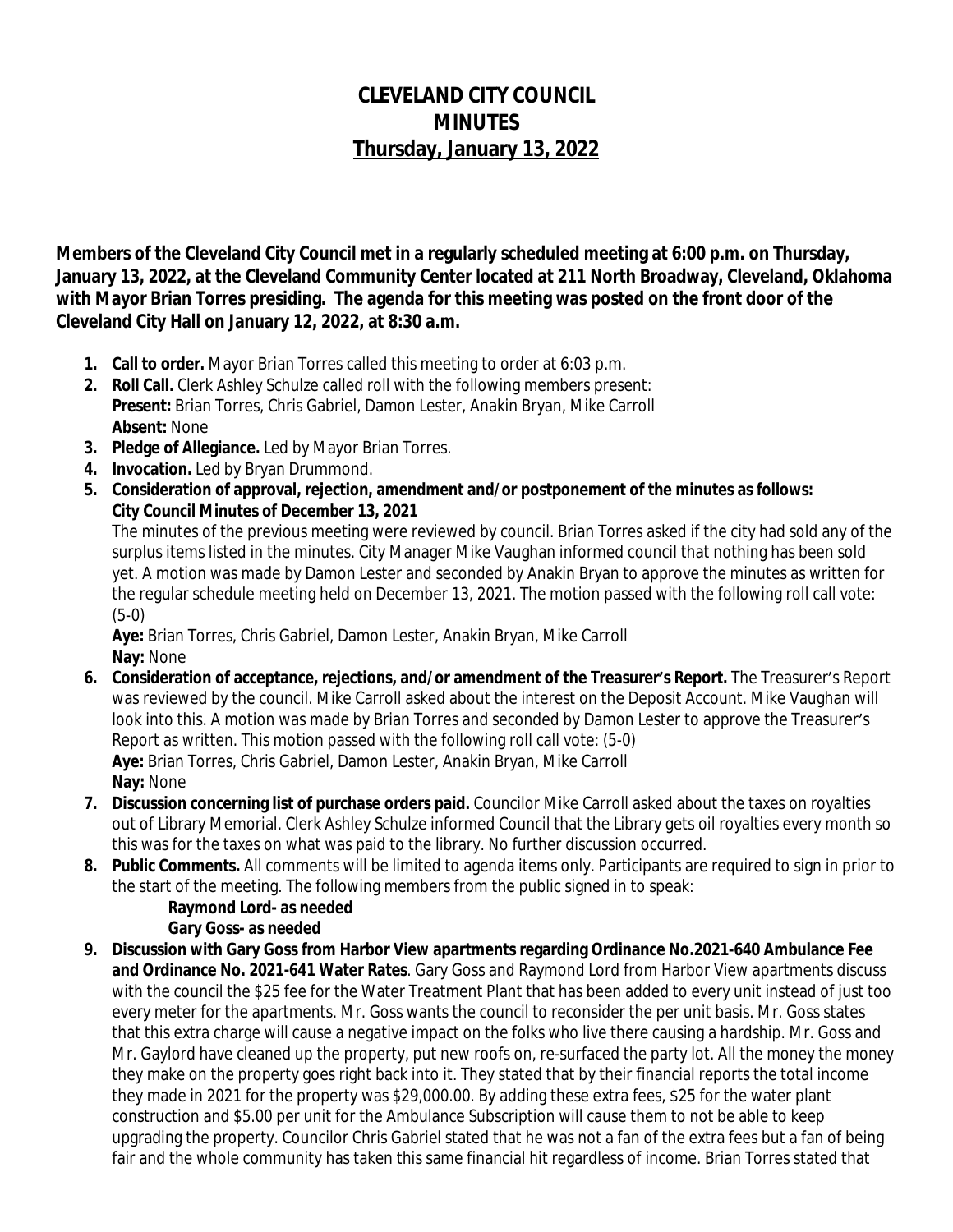this was the option they chose to do when Cleveland needed a new water plant and the council had to try to figure out the best way to get it paid for. This option was the only one that was a level playing field for everyone. Mike Carroll also informed Mr. Goss and Mr. Gaylord that they are not the only complex taking this hit that the nursing home is hit we these fees too as well as other complexes. Councilman Chris Gabriel stated that he will contact the city and have someone go out and make sure they have the correct size of meter installed due to the high usage of water.

- **10. Presentation of awards to Police Department Personnel.** Police Chief Clint Stout and Assistance Chief Philip Keeling presented officers with awards for their impact on the community and their actions. Officer Jeremy Bartley was presented an award of commendation for his outstanding service and performance to the department and community. Officer Brendan O'Driscoll was awarded the life saving award and ribbon for acting with disregard for his own personal safety and due to his prompt and alert action, saving the life of a an individual by his heroic actions. All council members thanked the Cleveland Police Department for their hard work and let them know how much they appreciated each and every one of them.
- **11. Discussion and update from Police Department regarding crime statistics, grants, and donations**. Police Chief Clint Stout let council know that Officer Philip Keeling is doing an awesome job on getting donations and grants. This is the list of what has been awarded:

Indian Electric- \$1400.00 Walmart- \$2000.00 KAMO- \$600.00 American Heritage Bank- \$250.00 Hickory House- \$150.00 CSC- \$1000.00 Jag (vests)- \$4096.80 Anonymous Donation- \$200.00 Cleveland FOP (Swat Training)- \$600.00 Project Tribute Donated- 10 Tourniquets, 10 Medical Packs City of Edmond Donated- (2) 2011 Dodge Charged Fully Equipped- have not received yet Osage County Donated- (1) 2006 Ford E350 Van

There have been other grants and donations that have been submitted: Ben Roethlisberger-K9 Grant USDA- Dog Pound/Baseball Field Lights Spirit of the Blue Foundation- Bola Wraps \$2200.00 National Police Foundation- Taser \$1000.00 Devon Energy- Vehicle Donation Chesapeake Energy- Vehicle Donation Patriot Chemicals- Monetary Donation Smith Pump and Supply- Monetary Donation Southern Star Energy- Vehicle Donation Cleveland Lease Services- Monetary Donation Bank of Oklahoma- Monetary Donation Oklahoma County Sheriff's Office- Vehicle Donation Tulsa County Sheriff's Office- Vehicle Donation Tulsa Police Depart- Vehicle Donation Oklahoma City Police Department- Vehicle Donation

Clint Stout gave the crime stats for 2021. Officer Stout pointed out that DUI's have went down due to COVID restrictions. Officers were not patrolling near as much. Domestic Violence has went up from 2020 when it was 4 calls for the year to 2021 that shows 12 calls, also related to COVID with more people being at home. COVID also showed an impact on non-traffic offenses, where in 2020 it was 14 calls, and went up to 48 calls in 2021. . Also in 2021, there were 8988 Calls for service for police, fire, and EMS, which is a call an hour every day. Mayor Torres asked if anyone had reached out to see if this report can be turned in for COVID related issues. Chief Stout will look into this. Councilman Anakin Bryan stated that he was very appreciative of every officer for keeping the town safe. Councilman Chris Gabriel stated that he is very proud of the group of officers we have today and is proud to be part of this community.

**12. Consideration of approval, rejection, amendment, and/or postponement of Change Order No. 1 in the amount of \$117,858.77 to HCCCO, LLC. Change order is for additional line, valves, fittings and tie into Lone**